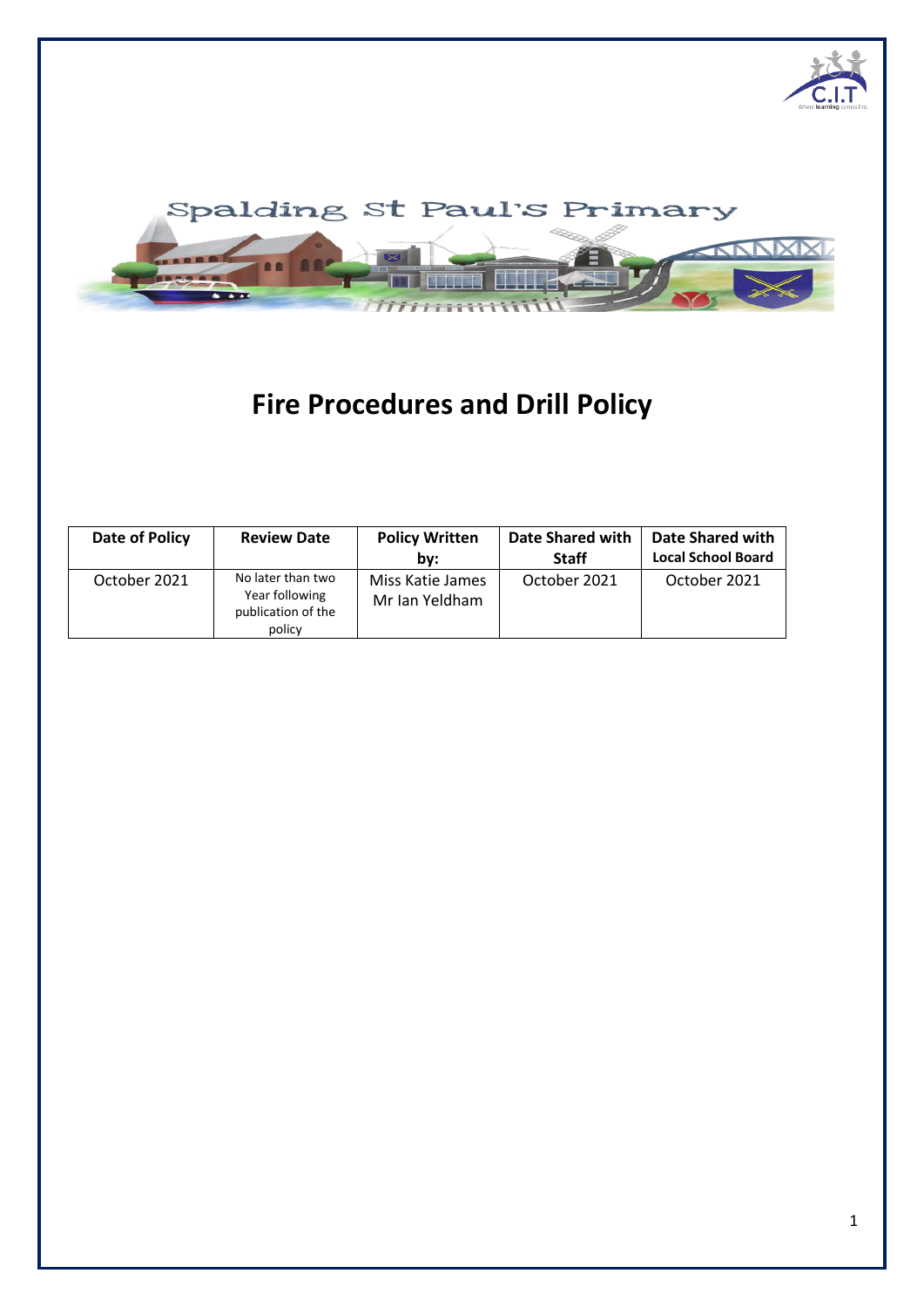At Spalding St Paul's Primary School we take fire safety very seriously. We know that by reducing risk and regularly reviewing our emergency procedures we are more likely to prevent fire and ensure all the pupils, staff and visitors remain safe even if a fire does occur on our premises.

## **Employees' Duties**

The Headteacher is responsible for ensuring that the fire precautions are adequate and that Spalding St Paul's Primary School has done everything it can reasonably be expected to do to ensure the safety of all relevant persons on site.

The Headteacher or Site Manager will carry out a fire risk assessment review annually. This statement of policy and procedures will also be reviewed annually and any necessary remedial action will then be taken.

All employees have a duty to take reasonable steps to ensure that they do not place themselves or others at risk of harm. They are also expected to co-operate fully in complying with any fire precaution or procedure that we may introduce as a measure to protect the safety and well-being of our staff and visitors. All employees have a responsibility to make sure they are familiar with the layout of the building, noting where fire exits are and where they lead. They must also ensure the correct use of fire doors, that all fire exits and evacuation routes are clear at all times and that no flammable materials are stored in corridors on stairs or any other inappropriate location.

The Site Manager is to ensure that all fire precautions are correctly maintained and that all emergency routes are available, e.g. unlocking final exit doors before the premises are occupied each morning.

Teachers are to ensure that all registers are kept up to date and the location of all pupils is known.

## **Communications**

We will keep staff informed of any changes that are made to our fire safety procedures and Fire Risk Assessments. We will also ensure that all visitors to our premises are briefed on the evacuation procedure, issued with a visitor's identification card and supervised, when necessary, by a member of staff at all times.

All visitors will be expected to comply with the emergency procedures and any fire drills. This shall be a condition of their entry into the premises.

We have introduced the following measures in order to maintain high standards of fire safety. The Headteacher will ensure that the following measures are in place and effective:

- A Fire Risk Assessment will be completed. The findings of the Fire Risk Assessment will be used to develop appropriate control measures to ensure the risk are reduced to a level as low as is reasonably practicable. The Fire Risk Assessment will be reviewed annually or in the event of any significant changes being made to either the premises or the processes completed within it.
- The fire evacuation procedure will be tested once a term with a fire drill. Any person believing that (should the fire drill have been a real fire) they or any other person would have been placed in danger, then they must report this to the person in charge. The results are recorded in the fire log book and any findings presented to the Local School Board. Any deficiencies in the fire precautions identified during a fire drill will be suitably addressed in the Fire Risk Assessment.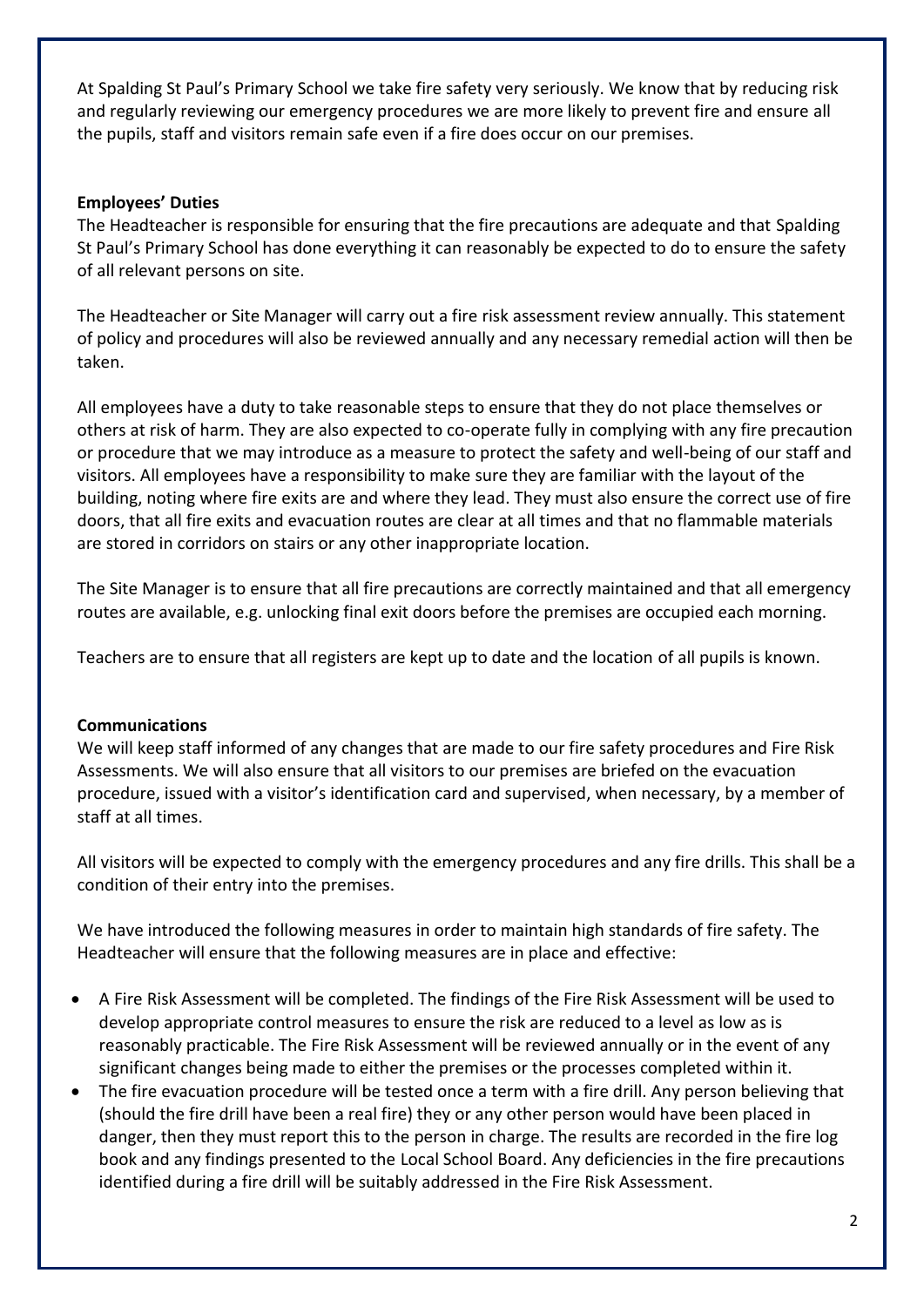- All staff will receive training and instruction in the fire and emergency procedures.
- Any employee with additional fire safety duties, i.e. fire marshals and fire wardens, will be given training on appointment to their specific duties and refresher training on an annual basis.
- Any other person identified to be at risk will receive training on the fire evacuation procedures.
- All exits and emergency routes are to be kept clear at all times. These routes will be properly signed, adequately lit and fitted with fire doors where appropriate. All exits will be fitted with appropriate hardware to allow escape without the use of a key.
- Where necessary escape lighting will be provided to assist evacuation in the event of failure of normal lighting during an emergency. Escape lighting will be tested on a regular basis as defined in the fire log book.
- The premises will have appropriate fire-fighting equipment, fire detectors and alarms. Fire safety testing and maintenance of these will be carried out on a regular basis as defined in the fire log book. Alarms will be tested weekly.
- All electrical equipment will be maintained in accordance with the manufacturer's instructions. Faulty or damaged electrical equipment will not be used until it has been repaired and tested.
- This policy forms part of all employees' condition of employment. Failure to comply with it may be treated as a disciplinary matter.

## **Emergency Procedures**

The fire alarm will be tested once a week by the Site Manager. This will be logged and any concerns should be dealt with immediately. Should any testing need to be conducted at other times then staff will be informed. Should the alarm continue for more than 5 seconds at this time then it will be an emergency. At all other times, the alarm should be assumed to be an emergency.

On hearing the alarm, all children should be led from the building by the teacher via the nearest fire exit in an orderly manner and should assemble at the Fire Assembly Points (see map: Appendix A). In the event that an exit is blocked each teacher should be aware of the 2nd and 3rd options.

All class teachers must consider alternative evacuations routes for children with physical disabilities.

All classes have a plan in place for children who may require extra support in leaving the building (Risk assessment).

Toilets will be checked by a nominated adult decided within the teams at the beginning of each academy year.

Evacuation records will be delivered to the assembly points by the admin staff. Teachers will count the number of children in their class, when all the children are accounted for, the teacher will indicate by holding their hand up. If a child is missing, they will notify the headteacher/admin staff immediately.

## **Playtime Drill**

The Duty teacher will blow a whistle immediately on hearing the alarm. Stand still then line up in classes.

Teachers will collect their classes and lead them to the assembly point.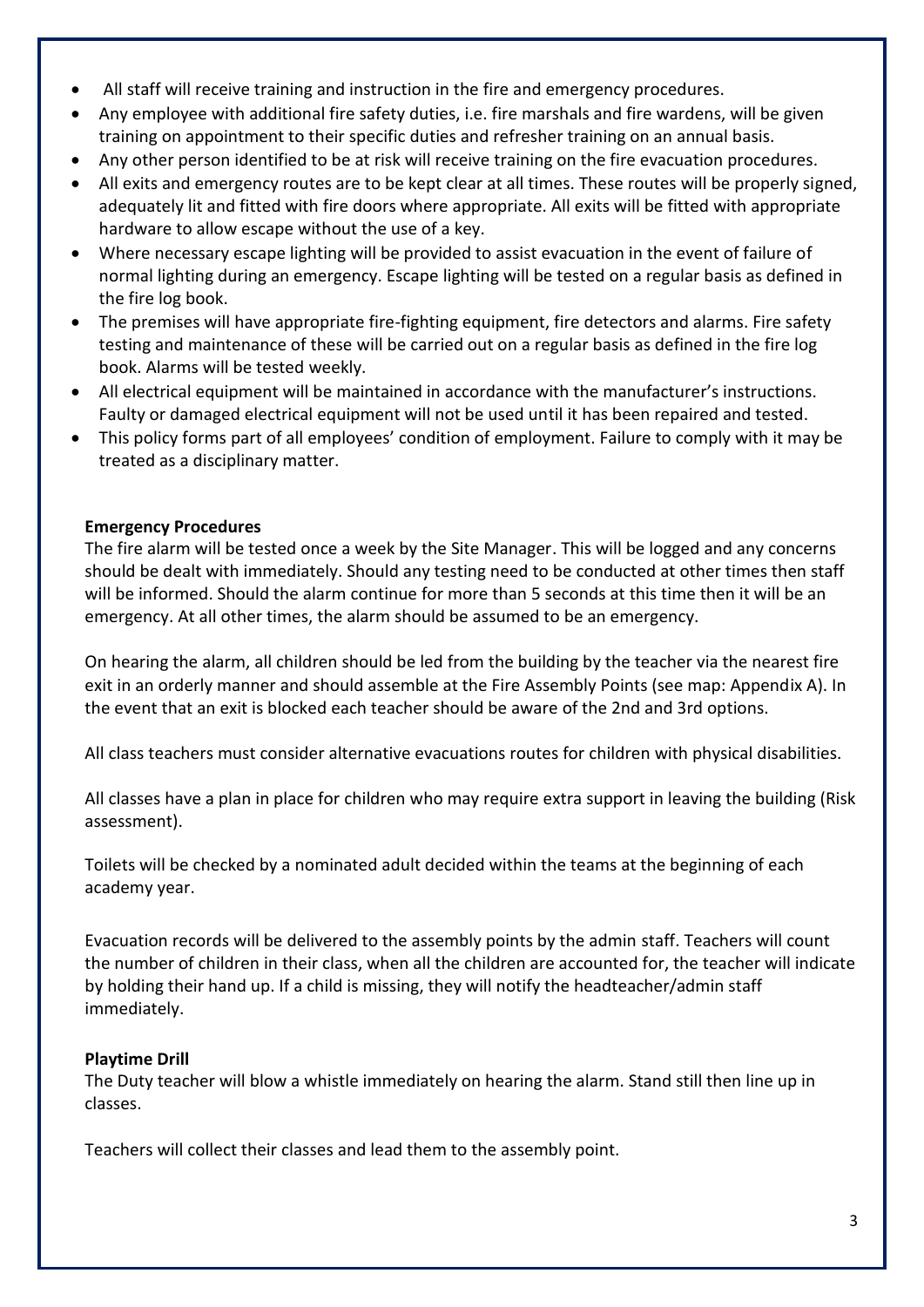Evacuation records will be delivered to the assembly points by the admin staff. Teachers will count the number of children in their class, when all the children are accounted for, the teacher will indicate by holding their hand up.

If a child is missing, they will notify the headteacher/admin staff immediately.

Toilets will be checked as above.

Children should not be left in classrooms/school unsupervised during breaks or at any other time.

#### **Lunch Time Drill**

The Headteacher will supervise evacuation.

Midday Supervisors will lead children out from hall, class or playground to fire assembly point.

Teachers to leave via staff emergency door, join classes at the assembly point and to call registers immediately. Classes without a teacher will have register called by midday assistants.

After the teachers have counted the number of children in their class, they will indicate all of their children are accounted for by holding their hand up.

If a child is missing, they will notify the headteacher/admin staff immediately.

Toilets will be checked as above.

#### **Evacuation during Larger Scale Activities**

There are numerous occasions during school time that children may be in larger groups away from their classroom setting. These include assemblies, singing practice, P.E and whole school shows. This list is not exhaustive but the following points provide the principles that will ensure that all members of the school community can rendezvous safely at the evacuation point.

All staff should be aware of the location of their pupils at all times. This will ensure that they are able to meet with their classes at designated points should the fire alarm sound. Should staff be separate from their class (an example may be during assembly time or singing practice) then the member of staff should leave the building by the nearest safe exit. The member of staff should then meet their class at the fire door designated for their evacuation. Staff will be informed of these designations at staff meetings and the annual induction.

Should staff be separated from their class for other reasons (P.E etc.) but know that they have adequate supervision for the evacuation then they should meet with their class at the designated evacuation point.

#### **Further Responsibilities**

The Headteacher or the most senior member of staff on site will be responsible for ensuring that the fire brigade is called. If it proves necessary to phone the Fire Services and the school phone is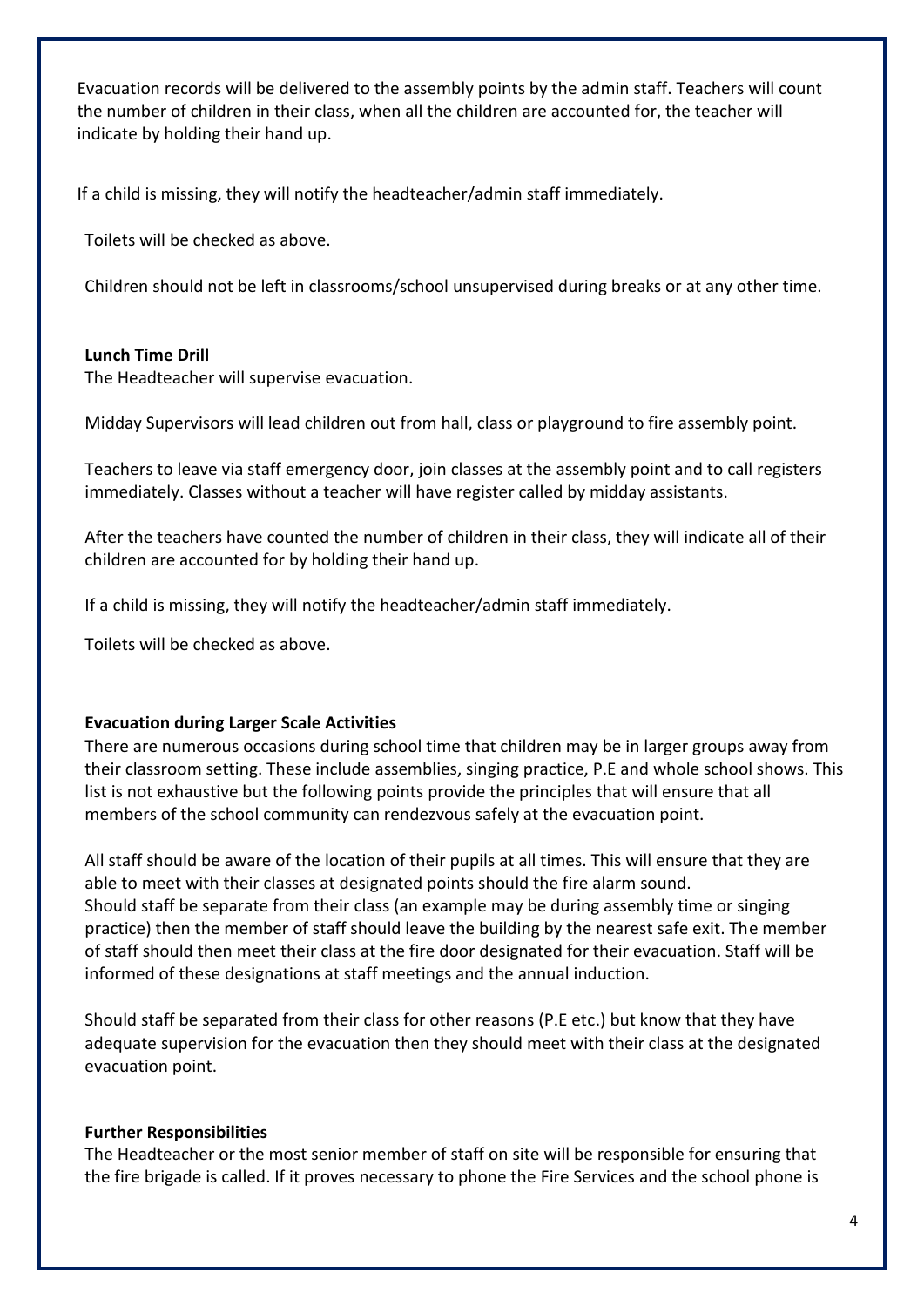out of action then a mobile phone will be used.

Faulty fire extinguishers should be reported to the Headteacher immediately the observation is made. Fire extinguishers are to be found at the locations indicated in Appendix 2 and are serviced annually by Firestop.

The Headteacher is responsible for ensuring that termly fire evacuations are carried out, that fire alarms are tested on a weekly basis and that the emergency lighting system is tested on a regular basis. This duty will be delegated to the site manager but monitored by the Headteacher. All of the fire evacuations, fire alarm tests and emergency lighting tests must be formally recorded.

Should a member of staff with a specific fire responsibility be absent from school then the Headteacher must ensure this responsibility is handed over to a named member of staff. It is the responsibility of the Headteacher to ensure all visitors and outside contractors are made aware of the contents of this policy and the school's current fire risk assessment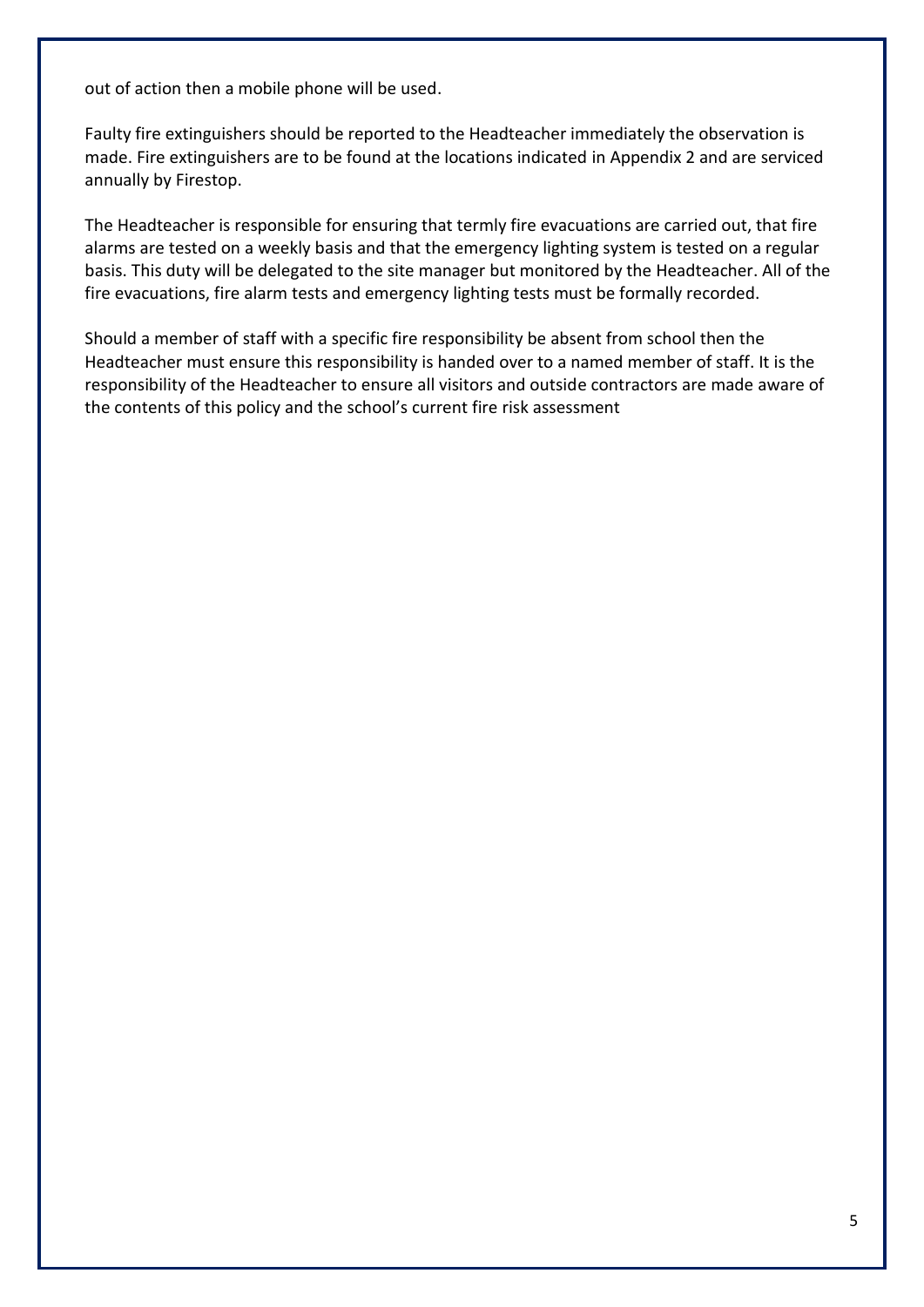#### **Appendix 1: Fire evacuation Routes**